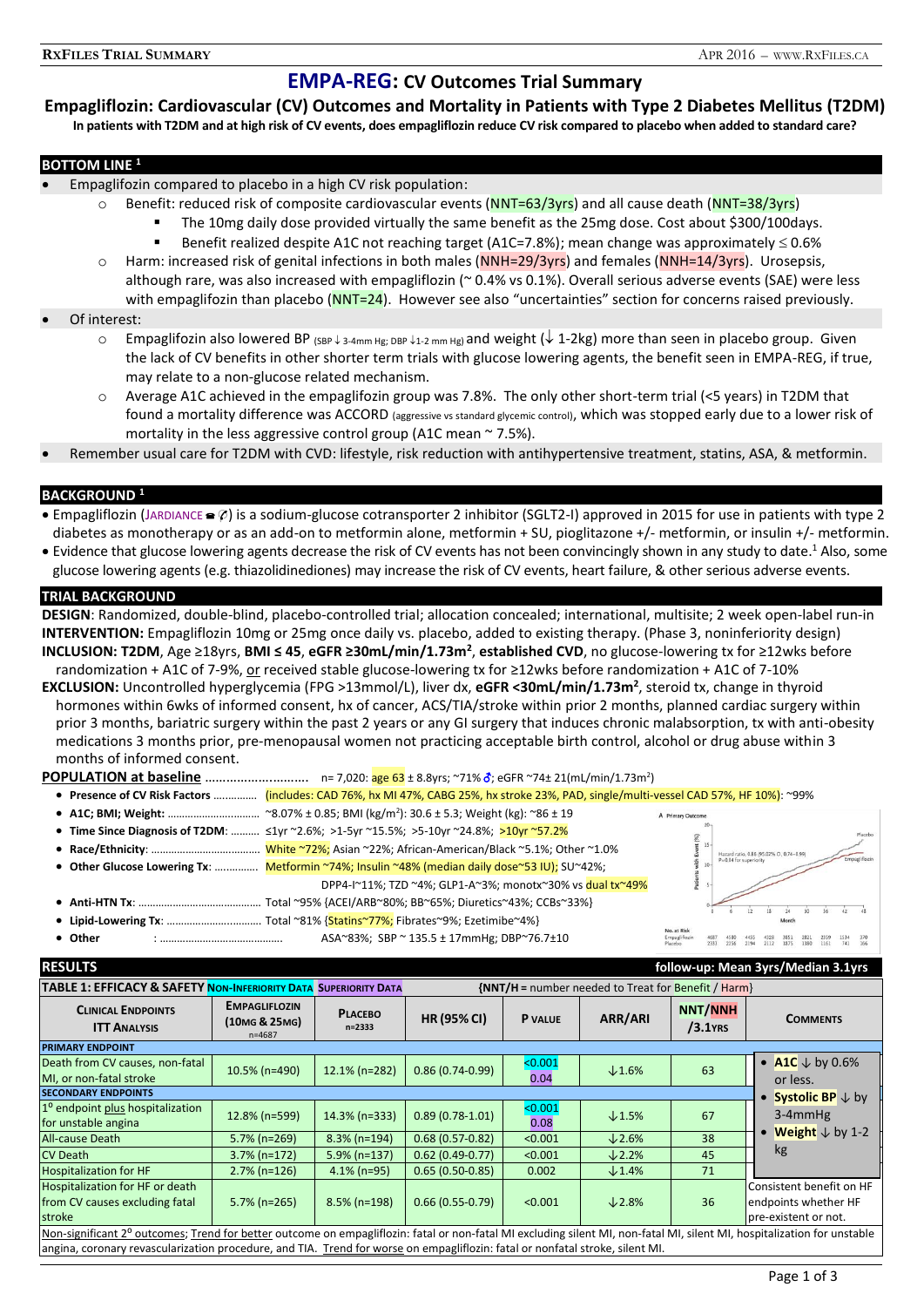# **TABLE 2: ADVERSE EVENTS (AE)**

|                                                                                                                                                    | <b>EMPAGLIFLOZIN</b>         |                                  | <b>EMPAGLIFLOZIN</b> | <b>PLACEBO</b>          |                | ARR/ARI           | <b>NNT/NNH</b> |                                                                |
|----------------------------------------------------------------------------------------------------------------------------------------------------|------------------------------|----------------------------------|----------------------|-------------------------|----------------|-------------------|----------------|----------------------------------------------------------------|
| <b>CLINICAL ENDPOINTS</b>                                                                                                                          | <b>POOLED</b><br>$n = 4687$  | $10MG$ n=2345                    | 25MG n=2342          | $n = 2333$              | <b>P</b> VALUE | (POOLED)          | $/3.1$ YRS     | <b>COMMENTS</b>                                                |
| <b>Severe AE</b>                                                                                                                                   | 23.5% (n=1100) 22.9% (n=536) |                                  | 24.1% (n=564)        | 25.4% (n=592)           | < 0.05         | $\times$ 1.9%     | 53             | Proportion of patients with confirmed                          |
| Serious AE (Any)                                                                                                                                   | 38.2% (n=1789) 37.4% (n=876) |                                  | 39.0% (n=913)        | 42.3% (n=988)           | < 0.001        | $\downarrow$ 4.1% | 24             | hypoglycemic events, acute renal                               |
| Serious AE (Death)                                                                                                                                 | $3.8\%$ (n=176)              | $4.1\%$ (n=97)                   | $3.4\%$ (n=79)       | $5.1\%$ (n=119)         | < 0.01         | $\times$ 1.3%     | 77             | failure, diabetic ketoacidosis,<br>thromboembolic events, bone |
| AE leading to D/C of                                                                                                                               |                              | $17.3\%$ (n=813)   17.7% (n=416) | 17.0% (n=397)        | 19.4% (n=453)           | < 0.01         | $\times$ 2.1%     | 48             | fracture and volume depletion were                             |
| study drug                                                                                                                                         |                              |                                  |                      |                         |                |                   |                | similar in the two study groups                                |
| UTI $(9)$                                                                                                                                          | 36.4% (n=492)                | 35.5% (n=246)                    | 37.3% (n=246)        | $40.6\%$ (n=265)        | < 0.05         | $\downarrow$ 4.2% | 24             | Urosepsis greater in empagliflozin                             |
| UTI $(\vec{\delta})$                                                                                                                               | 10.5% (n=350)                | 10.9% (n=180)                    | 10.1% (n=170)        | $9.4\%$ (n=158)         |                |                   |                | group (0.4% vs 0.1%) FDA warning                               |
| Genital Infection (9)                                                                                                                              | 10.0% (n=135)                | $9.2\%$ (n=64)                   | $10.8\%$ (n=71)      | $2.6\frac{1}{2}$ (n=17) | < 0.001        | 个7.4%             | 14             | NOTE: AE due to placebo should                                 |
| Genital Infection $(\delta)$                                                                                                                       | $5.0\%$ (n=166)              | $5.4\%$ (n=89)                   | $4.6\%$ (n=77)       | $1.5\%$ (n=25)          | < 0.001        | 个3.5%             | 29             | take into account differences in                               |
| <b>Acute Renal Failure</b>                                                                                                                         | $5.2\%$ (n=246)              | $5.2\%$ (n=121)                  | $5.3\%$ (n=125)      | $6.6\%$ (n=155)         | < 0.01         | $\times$ 1.4%     | 71             | usual care in placebo group, ie.                               |
| <b>Acute Kidney Injury</b>                                                                                                                         | $1.0\%$ (n=45)               | $1.1\%$ (n=26)                   | $0.8\%$ (n=19)       | $1.6\%$ (n=37)          | < 0.05         | $\times$ 0.6%     | 167            | higher rate of insulin use,                                    |
| [Alan alandfinant AF laghidai ang finaad binaadinanta AF sanadigatad HTL iighina dagbalan dighatig baagidani dhugushagankalig aigat haga finatiina |                              |                                  |                      |                         |                |                   |                | gliclazide use, etc.                                           |

Non-significant AE include: confirmed hypoglycemic AE, complicated UTI, volume depletion, diabetic ketoacidosis, thromboembolic event, bone fracture

## **STRENGTHS, LIMITATIONS, & UNCERTAINTIES**

|  | <b>STRENGTHS:</b> |
|--|-------------------|
|  |                   |

- **Important trial examining SGLT2-I and CV efficacy & safety outcomes.**
- Trial size fairly large. Baseline demographics were well balanced between placebo and empagliflozin groups.
- Primary outcome and death from CV were largely consistent (homogeneity) within subgroups. However, some pts age <65, A1C >8.5%, on TZD did worse with empa vs. placebo for primary outcome. Those with Black/African-American ancestry also did worse with empa vs. placebo for primary outcome.
- >99% of patients had established CVD and were treated in regards to lipid-lowering therapy and antihypertensive medications.<sup>1</sup>
- Few patients lost to follow-up: 97% completed study & 99% had known vital status.

- LIMITATIONS: 25.4% of patients prematurely discontinued a study drug<sup>1</sup> (23.4% in empagliflozin vs. 29.3% in placebo); this is despite the 2 week open-label run-in which would eliminate most who do not tolerate the drug acutely.
	- Lack of a dose-response curve (10mg arm and 25mg had equivalent outcomes).
	- Funded by Boehringer Ingelheim & Eli Lilly; employees had active role on steering committee, & in analysis of data & writing.
- UNCERTAINTIES: . Trials with other glucose-lowering agents have shown neutral or poor CV outcomes (e.g. SAVOR-TIMI 53, EXAMINE, TECOS, ELIXA); why would this trial have better results? (Is the difference real or due to chance?)
	- If the benefit found represents a true benefit, was the mechanism possibly related to the reduction in BP? Benefit appeared earlier in trial than would be expected if attributable to glycemic control alone. In addition, the achieved A1C in the empagliflozin group was around 7.8% - only about 0.6% lower than the placebo group, and much higher than generally recommended in current diabetes guidelines.
	- Disproportionally greater use of insulin & SU in placebo group supporting hypothesis that hyperinsulinemia associated with harm.
	- Were some of the benefits of this drug actually due to placebo group getting more dangerous drugs (e.g. pioglitazone, etc) as part of the "usual care" group? More people in the placebo group got insulin, DPP4s, sulphonylureas, metformin, TZDs, and GLP1s; 3x as many patients received a TZD in the placebo group (although absolute numbers were low). A subgroup analysis states these extra drugs weren't driving the results; however,it would only have taken a few extra negative events in the placebo group to change the results of this study.
	- Is this a class effect? Awaiting other outcome trials e.g. **CANVAS** canagliflozin, **DECLARE** dapagliflozin to see if the other SGLT2 inhibitors have the same apparent CV benefits.
	- What is the applicability of these results to patients with diabetes but no CVD (primary prevention)?
	- Are SGLT2 inhibitors safe in those with renal dysfunction (CKD > stage 3)? Concerns have been raised about acute kidney injury.
	- FDA Committee meeting June/16: discussion about the 124 non-assessable deaths & adjudicated as presumed CV deaths that occurred in the trial & if that would alter the results.<br>http://www.fda.gov/downloads/AdvisoryCommittees/CommitteesMeeting <http://www.fda.gov/downloads/AdvisoryCommittees/CommitteesMeetingMaterials/Drugs/EndocrinologicandMetabolicDrugsAdvisoryCommittee/UCM508422.pdf>
	- Several concerns regarding serious adverse effects with empagliflozin use have been raised outside of this trial:
		- o Euglycemic diabetic ketoacidosis and urosepsis with SGLT2 inhibitors (FDA Dec 2015).
			- o Fractures (canaglifozin) and reduced bone mineral density (FDA Sep 2015).
			- o Acute kidney injury (canagliflozin & dapagliflozin) FDA June/16

#### **RELATED RxFiles LINKS**

 RxFiles Diabetes Agents Outcomes Table[: http://www.rxfiles.ca/rxfiles/uploads/documents/Diabetes-Agents-Outcomes-Comparison-Summary-Table.pdf](http://www.rxfiles.ca/rxfiles/uploads/documents/Diabetes-Agents-Outcomes-Comparison-Summary-Table.pdf) RxFiles Diabetes – Landmark Trials and Links[: http://www.rxfiles.ca/rxfiles/uploads/documents/CHT-Diabetes-Landmark-Trials-Links.pdf](http://www.rxfiles.ca/rxfiles/uploads/documents/CHT-Diabetes-Landmark-Trials-Links.pdf)

X =non-formulary in SK ⊗=not covered by NIHB <sup>■</sup>=Exceptional Drug Status in SK ♀=female ð=male AE=adverse event ACS=acute coronary syndrome BMI=body mass index CAD=coronary artery disease CVD=cardiovascular disease DPP4-I=dipeptidvl peptidase-4 inhibitor dx=disease GI=gastrointestinal GLP1-A=glucagon-like peptide-1 agonist HF=heart failure MI=myocardial infarction PAD=peripheral artery disease SGLT2-I=sodium glucose cotransporter 2 inhibitor SU=sulfonylurea T2DM=type 2 diabetes mellitus TIA=transient ischemic attack tx=treatment TZD=thiazolidinedione UTI=urinary tract infection

#### **References**:

- 1. Zinman B, Wanner C, Lachin JM, et al.; EMPA-REG OUTCOME Investigators. Empagliflozin, Cardiovascular Outcomes, and Mortality in Type 2 Diabetes. N Engl J Med. 2015 Sep 17.
- 2. Ceriello A, Genovese S, Mannucci E, Gronda E. Understanding EMPA-REG OUTCOME. Lancet Diabetes Endocrinol. 2015 Dec;3(12):929-930.
- 3. Gilbert RE, Connelly KA. Understanding EMPA-REG OUTCOME. Lancet Diabetes Endocrinol. 2015 Dec;3(12):930-931.
- 4. Muskiet MH, van Raalte DH, van Bommel E, Smits MM, Tonneijck L. Understanding EMPA-REG OUTCOME. Lancet Diabetes Endocrinol. 2015 Dec;3(12):928-929.
- 5. DeFronzo RA. The EMPA-REG study: What has it told us? A diabetologist's perspective. J Diabetes Complications. 2015 Oct 21.